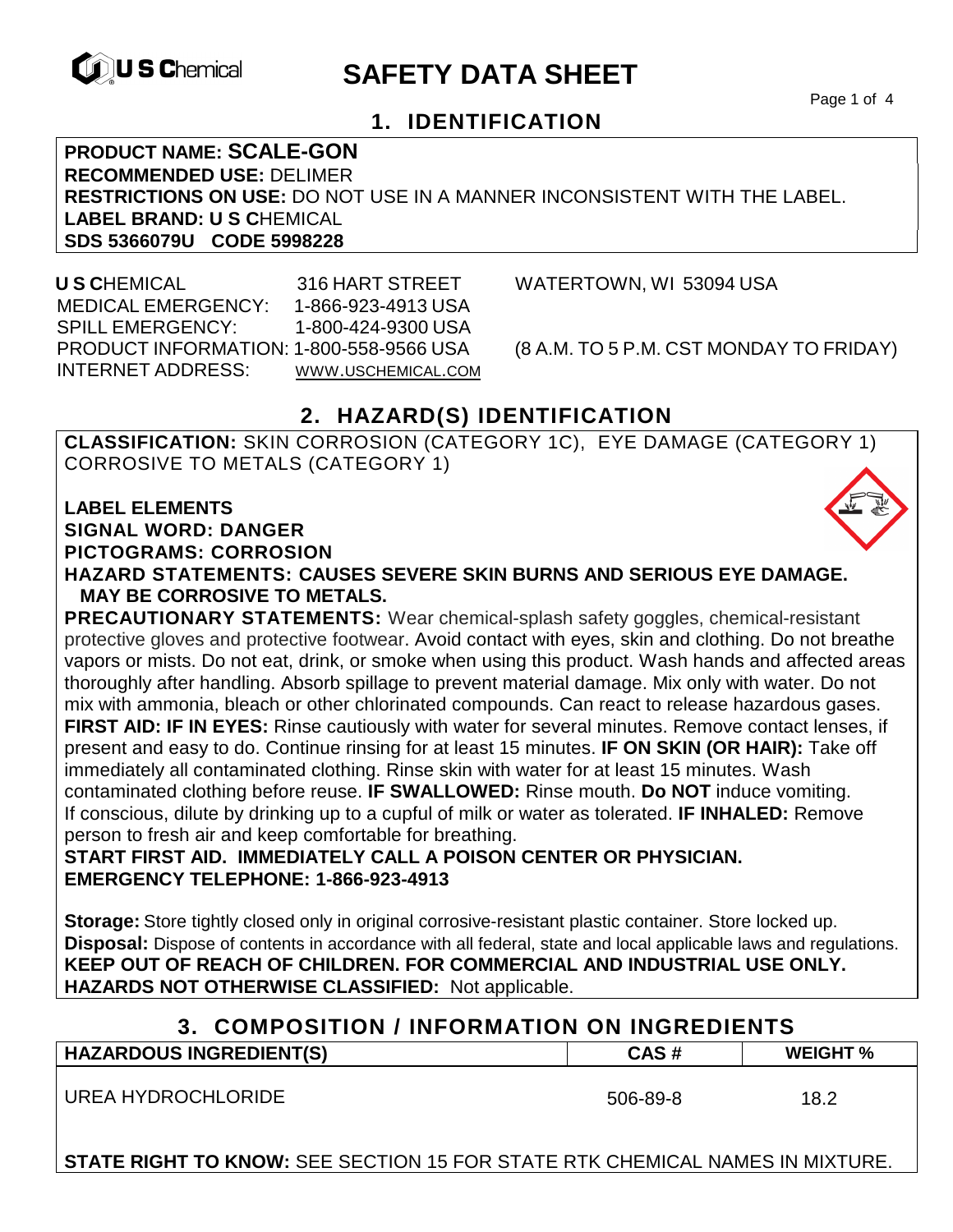## **4. FIRST-AID MEASURES** Page 2 of 4

**IF IN EYES:** RINSE CAUTIOUSLY WITH WATER FOR SEVERAL MINUTES. REMOVE CONTACT LENSES, IF PRESENT AND EASY TO DO. CONTINUE RINSING FOR AT LEAST 15 MINUTES. **IF ON SKIN (OR HAIR):** TAKE OFF IMMEDIATELY ALL CONTAMINATED CLOTHING. RINSE SKIN WITH WATER FOR AT LEAST 15 MINUTES. WASH CONTAMINATED CLOTHING BEFORE REUSE. **IF SWALLOWED:** RINSE MOUTH. **Do NOT** INDUCE VOMITING. IF CONSCIOUS, DILUTE BY DRINKING UP TO A CUPFUL OF MILK OR WATER AS TOLERATED. **IF INHALED:** REMOVE PERSON TO FRESH AIR AND KEEP COMFORTABLE FOR BREATHING. **START FIRST AID. IMMEDIATELY CALL A POISON CENTER OR PHYSICIAN. EMERGENCY TELEPHONE: 1-866-923-4913**

**MOST IMPORTANT SYMPTOMS / EFFECTS:** CAUSES SEVERE SKIN BURNS AND SERIOUS EYE DAMAGE. MAY CAUSE BLINDNESS WITHOUT IMMEDIATE FIRST AID. HARMFUL IF SWALLOWED. CAUSES BURNS AND SERIOUS DAMAGE TO MOUTH, THROAT AND STOMACH. CORROSIVE TO ALL BODY TISSUES.

**MEDICAL CONDITIONS AGGRAVATED:** NONE KNOWN. **NOTE TO PHYSICIAN:** CALL 1-866-923-4913 FOR EXPOSURE MANAGEMENT ASSISTANCE.

## **5. FIRE-FIGHTING MEASURES**

**CHEMICAL HAZARDS:** CORROSIVE. NON-FLAMMABLE. **COMBUSTION PRODUCT HAZARDS:** OXIDES OF CARBON AND OTHER FUMES. **METHODS:** SELECT EXTINGUISHER AND METHODS BASED ON FIRE SIZE AND TYPE. **EQUIPMENT:** WEAR SCBA AND FULL PROTECTIVE GEAR AS CONDITIONS WARRANT. **NFPA RATING:** HEALTH-3/FLAMMABILITY-0/ INSTABILITY-0/SPECIAL HAZARD-N.AP. **SUITABLE EXTINGUISHERS:** WATER, DRY CHEMICAL, CO2 OR FOAM SUITABLE FOR FIRE. **UNSUITABLE EXTINGUISHERS:** NO RESTRICTIONS BASED ON CHEMICAL HAZARDS.

## **6. ACCIDENTAL RELEASE MEASURES**

**PERSONAL PRECAUTIONS:** EVACUATE UNPROTECTED PERSONNEL FROM AREA. WEAR PERSONAL PROTECTION INCLUDING RUBBER BOOTS. SEE SECTION 8. VENTILATE AREA IF NEEDED. BE CAREFUL NOT TO SLIP. WASH THOROUGHLY AFTER CLEAN-UP. **ENVIRONMENTAL PRECAUTIONS:** PREVENT SPILL FROM ENTERING DRAIN, STORM SEWER OR SURFACE WATERWAY. PREVENT WATER AND SOIL CONTAMINATION. **CLEAN-UP METHODS:** SMALL SPILLS MAY BE WIPED UP AND RINSED WITH WATER. FOR LARGER SPILLS, DIKE TO CONTAIN. PUMP TO LABELED CONTAINER OR ABSORB SPILLAGE AND SCOOP UP WITH INERT ABSORBENT MATERIAL. AFTER SPILL COLLECTION, RINSE AREA WITH WATER AND FOLLOW WITH NORMAL CLEAN-UP PROCEDURES.

## **7. HANDLING AND STORAGE**

**HANDLING:** FOLLOW ALL LABEL DIRECTIONS. INSTRUCT PERSONNEL ABOUT PROPER USE, HAZARDS, PRECAUTIONS, AND FIRST AID MEASURES. AVOID INHALATION, INGESTION, AND CONTACT WITH SKIN, EYES AND CLOTHING. DO NOT TASTE OR SWALLOW. REMOVE AND WASH CONTAMINATED CLOTHING AND FOOTWEAR BEFORE REUSE. PRODUCT RESIDUE MAY REMAIN IN EMPTY CONTAINERS. HANDLE CAREFULLY TO AVOID DAMAGING CONTAINER.

**STORAGE:** STORE TIGHTLY CLOSED ONLY IN ORIGINAL CORROSIVE-RESISTANT PLASTIC CONTAINER. STORE LOCKED UP. STORE AT AMBIENT TEMPERATURES IN A DRY AREA OUT OF DIRECT SUNLIGHT. PROTECT FROM FREEZING. ROTATE STOCK REGULARLY. KEEP AWAY FROM FOOD AND DRINK. KEEP OUT OF REACH OF CHILDREN.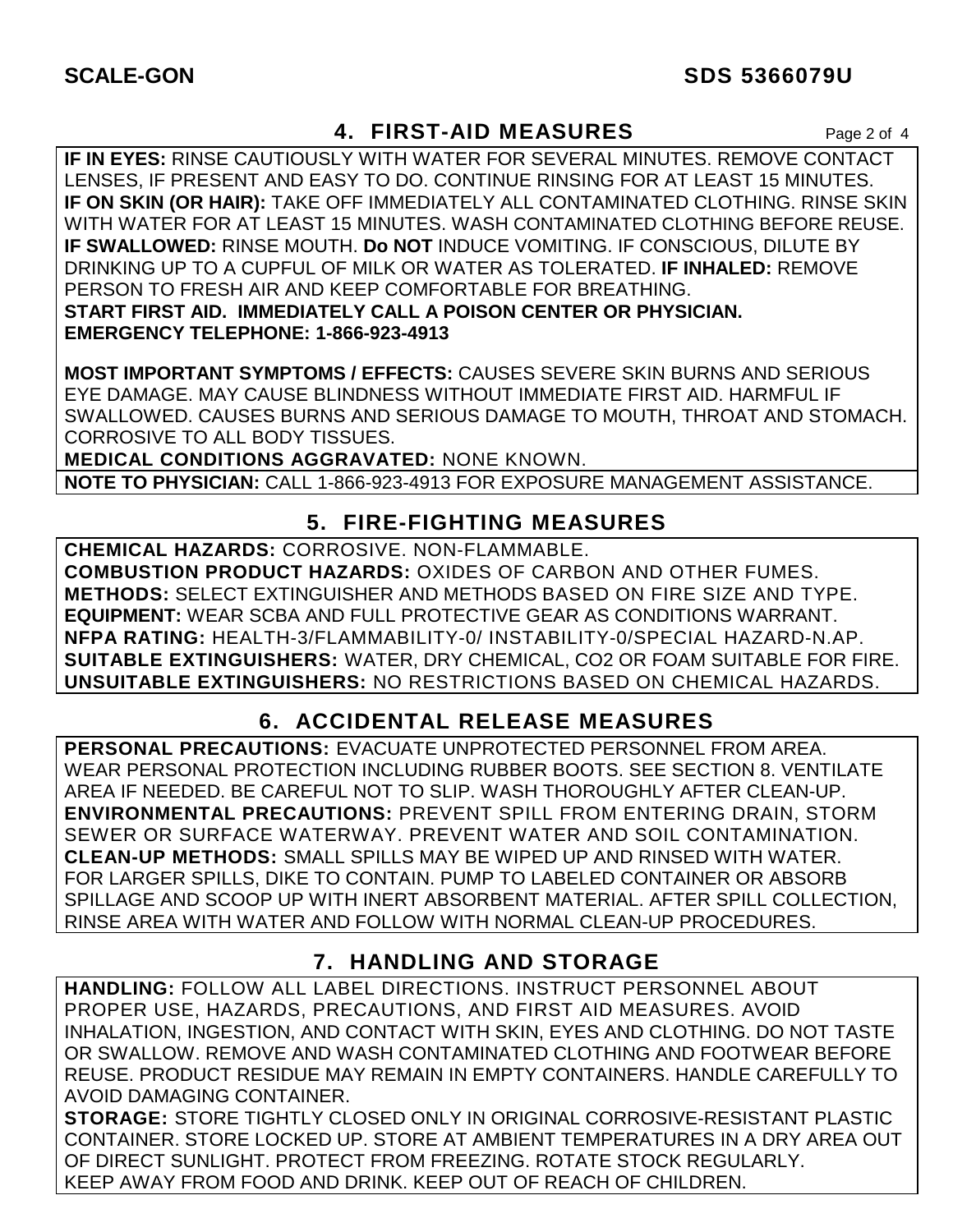### **SCALE-GON SDS 5366079U**

### **8. EXPOSURE CONTROLS / PERSONAL PROTECTION** Page 3 of 4

**EXPOSURE LIMITS:** UREA HYDROCHLORIDE = NONE **ENGINEERING CONTROLS:** NONE REQUIRED. GENERAL ROOM VENTILATION IS TYPICALLY ADEQUATE.

#### **PERSONAL PROTECTION**

**EYES:** SAFETY GOGGLES (INDIRECT-VENTED OR NON-VENTED) AND AN EYE-WASH STATION. **HANDS:** CHEMICAL-RESISTANT PROTECTIVE GLOVES (RUBBER OR NEOPRENE). **RESPIRATORY:** SUITABLE RESPIRATOR IF MISTS/VAPORS ARE NOT CONTROLLED BY VENTILATION. **FEET:** RUBBER BOOTS DURING SPILL CLEAN-UP AND WHEN EXPOSURE IS POSSIBLE. **BODY:** RUBBER FULL-COVER PROTECTIVE CLOTHING WHEN EXPOSURE IS POSSIBLE.

### **9. PHYSICAL AND CHEMICAL PROPERTIES**

| <b>APPEARANCE: STRAW LIQUID</b>           | <b>AUTO-IGNITION TEMPERATURE: N.AV.</b>    |
|-------------------------------------------|--------------------------------------------|
| <b>ODOR: NONE ADDED</b>                   | <b>DECOMPOSITION TEMPERATURE: N.AV.</b>    |
| <b>pH CONCENTRATE: BELOW 2.0 (ACIDIC)</b> | <b>EXPLOSIVE LIMITS (LEL/UEL): NONE</b>    |
| pH @ 2500 PPM SOLUTION: N.AV.             | <b>EVAPORATION RATE: N.AV.</b>             |
| pH @ USE DILUTION: N.AV.                  | FLAMMABILITY (SOLID, GAS): N.AP.           |
| <b>PHYSICAL STATE: LIQUID</b>             | <b>FLASH POINT: NONE</b>                   |
| <b>RELATIVE DENSITY (WATER): 1.067</b>    | <b>INITIAL BOILING POINT/RANGE: N.AV.</b>  |
| <b>SOLUBILITY (WATER): COMPLETE</b>       | <b>MELTING POINT/FREEZING POINT: N.AV.</b> |
| <b>VAPOR PRESSURE: N.AV.</b>              | <b>ODOR THRESHOLD: N.AV.</b>               |
| <b>VAPOR DENSITY: N. AV.</b>              | PARTITION COEFF. (N-OCTANOL/WATER): N.AV   |
| <b>VISCOSITY: NON-VISCOUS</b>             | <b>OTHER: N.AV.</b>                        |

## **10. STABILITY AND REACTIVITY**

**REACTIVITY:** MIXING WITH INCOMPATIBLES CAN RELEASE HEAT + HAZARDOUS GASES. **CHEMICAL STABILITY:** STABLE.

**POSSIBILITY OF HAZARDOUS REACTIONS:** SEE REACTIVITY. WILL NOT POLYMERIZE. **CONDITIONS TO AVOID:** TEMPERATURES BELOW 35°F (1.6°C) OR ABOVE 120°F (49°C). **MATERIALS TO AVOID:** BLEACH, METAL AND OTHER CLEANERS. MIX ONLY WITH WATER. **HAZARDOUS DECOMPOSITION PRODUCTS:** NONE UNDER NORMAL CONDITIONS.

## **11. TOXICOLOGICAL INFORMATION**

**ROUTES OF EXPOSURE:** EYES, SKIN, INGESTION, INHALATION. **INFORMATION ON ROUTES OF EXPOSURE:** NO LC50/LD50 TEST DATA ON MIXTURE. **ACUTE EFFECTS /SYMPTOMS**: CORROSIVE TO ALL BODY TISSUES.  **EYES:** CAUSES SERIOUS EYE DAMAGE. MAY CAUSE PAIN, REDNESS AND WATERING.  **SKIN:** CAUSES SEVERE SKIN BURNS. MAY CAUSE DELAYED PAIN, REDNESS AND BLISTERING. **INGESTION:** CAUSES BURNS AND SERIOUS DAMAGE TO MOUTH, THROAT AND STOMACH. **INHALATION:** MAY CAUSE CORROSIVE EFFECTS TO NOSE, THROAT, AND RESPIRATORY SYSTEM. **CHRONIC / OTHER EFFECTS:** NO REPORTABLE GERM CELL MUTAGENS, SKIN SENSITIZERS, RESPIRATORY SENSITIZERS, REPRODUCTIVE TOXINS OR ASPIRATION HAZARDS. **SPECIFIC TARGET ORGANS (SINGLE/REPEATED):** NONE KNOWN. **NUMERICAL MEASURES OF TOXICITY:** ATEmix (ORAL-RAT) = 6135 MG / KG **CARCINOGENS:** NO REPORTABLE ACGIH, IARC, NTP, OR OSHA CARCINOGENS.